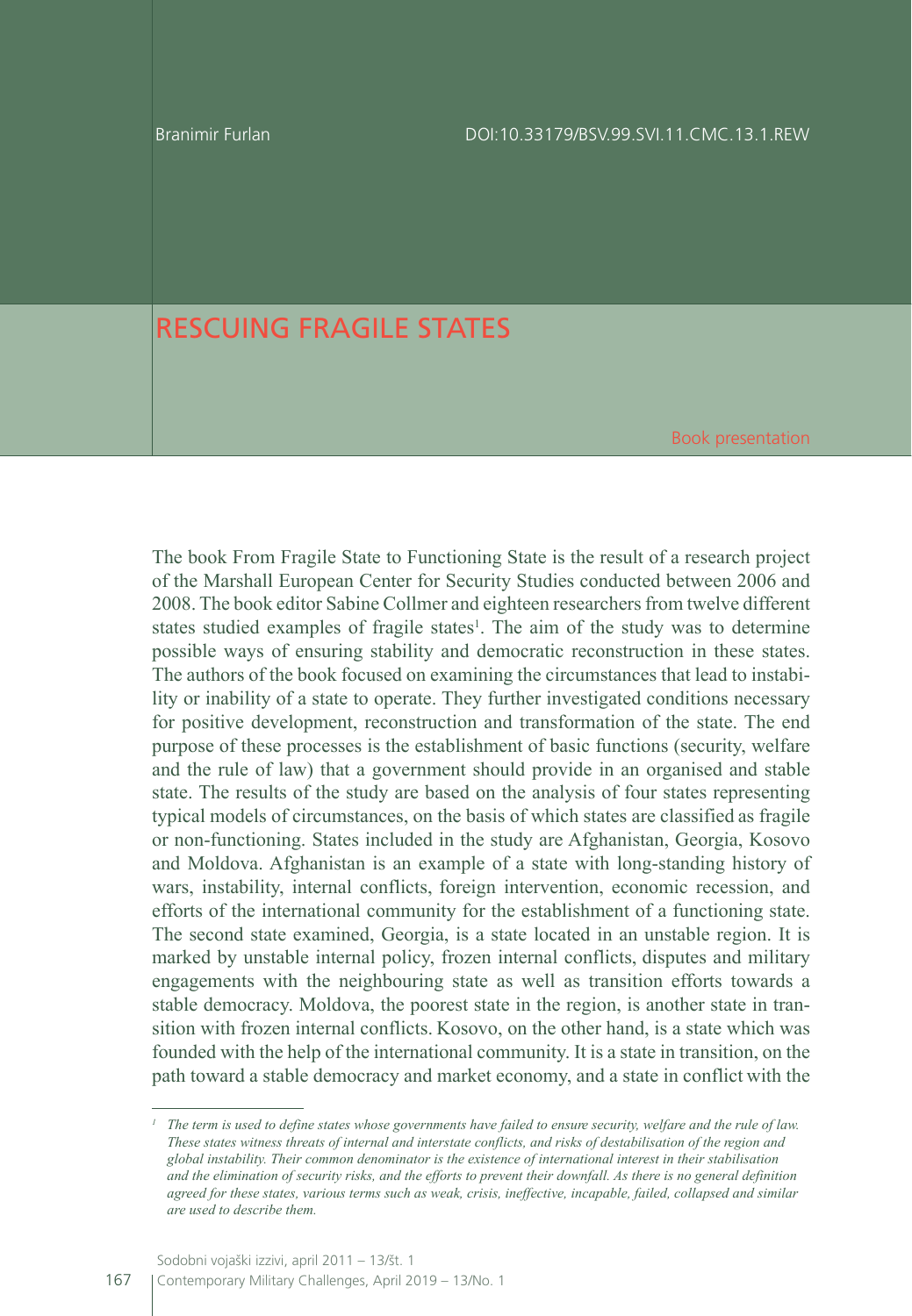neighbouring country and confronted with large political, social and economic challenges, the solving of which is supported by the international community.

The book has three parts: In the first, theoretical, part Sabine Collmer describes the approach taken and outlines the research conducted. Greame P. Herd analyses the challenges presented to global security by fragile states. He addresses questions regarding the strategy leading to their stability and the roles of international organisations and superpowers. Steven Hearne describes influences of environmental security on stability of the state by analyzing conditions required for stability, security and sustainability of states, and criteria for identifying the reasons for non- -functioning of the state. In the conclusion of the first part, Ann L. Phillips examines effects of external assistance and success of receiving states in applying this assistance for development.

The second part of the book presents the results of case studies. In the study of Afghanistan Bahar Jalali gives an overview of the situation, security challenges and risks. Jalali also provides an assessment of the efficiency of international community's efforts to remedy the situation. Gregory Gleason and Yury Bosin write about the approach towards the consolidation of Afghanistan by highlighting the differences between the views of the Western and Muslim world. Conrad Schetter and Rainer Glassner analyse the complex security architecture, noting that tribal and other forms of rule at the local level refute the thesis of a non-functioning state.

In her study of Georgia, Maia Chiabrishvili assesses the success level of a state's transformation in economic, social and defence areas and analyses Georgia's challenges stemming from its dispute with Russia. Sebastian Mayer presents the role of the European Union and the effectiveness of its policy toward Russia and Georgia. Martin Malek includes in his study also the states of the former Soviet Union situated in the Caucasus Mountains area and defines characteristics and indicators, based on which states can be classified as strong and functioning or weak and non-functioning.

In their study of Kosovo, Lulzim Peci and Ilir Dugoli present a comprehensive analysis of Kosovo's challenges, highlight the reasons for Kosovo's classification as a weak state and propose solutions. Dragan Lozančič describes common characteristics and specifics of states in transition in the region of the Western Balkans, and presents unresolved problems as well as internal and external factors that influence these states. Frank Odendahl explains results of the study on threats posed to Southeastern Europe by stocks of small arms and explosive ordnance.

In the last case study Tatiana Busoncian analyses the success level of democratization, economic development and security sector operations in Moldova. She also analyses security threats posed by the frozen conflict with Transnistria. The study of Elena Kovalova focuses on the impact of crime and corruption on security and formation of a stabile state. Cristian Urse examines the parallels and the possible impact of conflict between Russia and Georgia on the settlement of the dispute